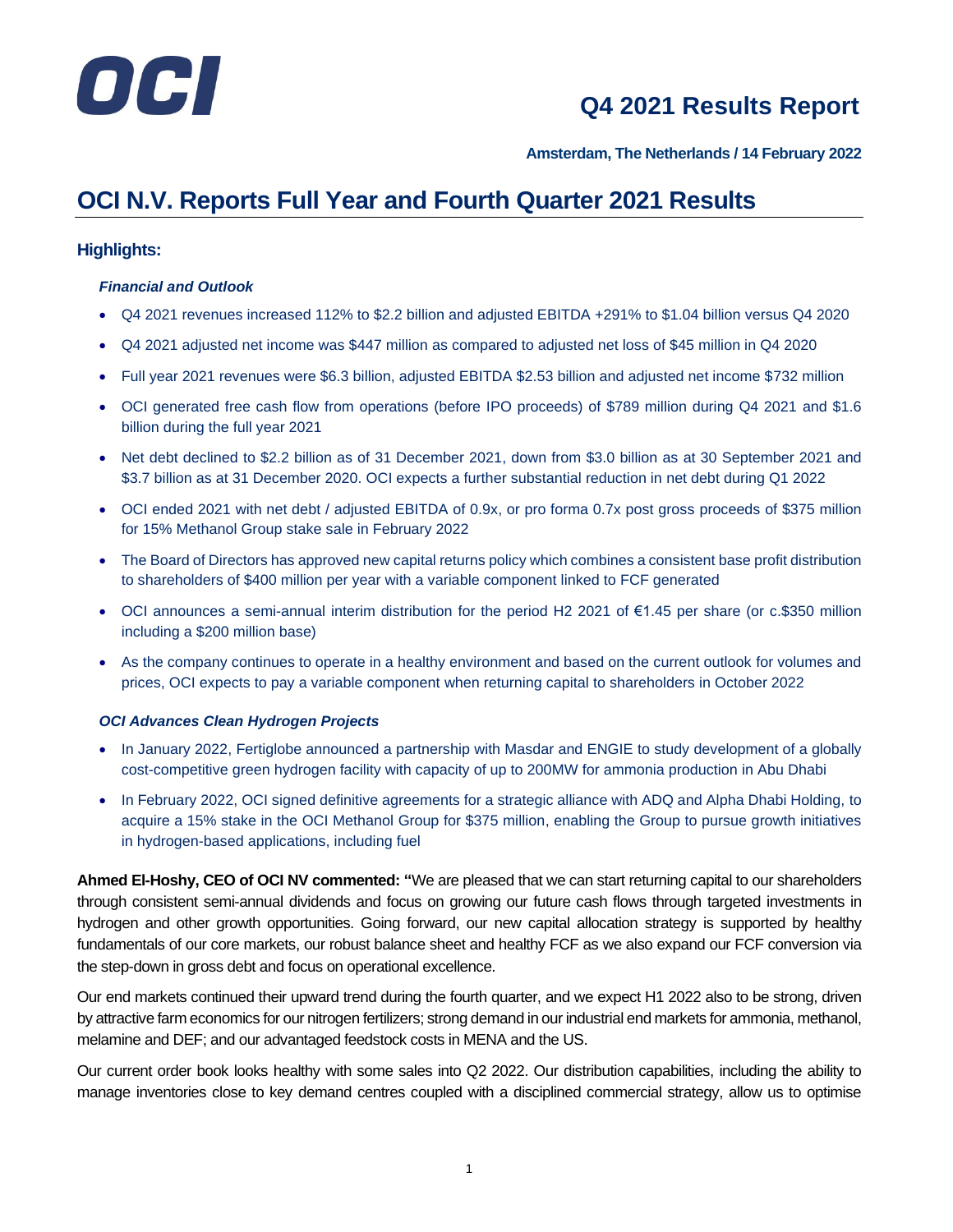

benefits from the current market conditions. This bodes well for our outlook, as exemplified by the recent award to Fertiglobe to supply 500kt urea to Ethiopia this quarter and in the second quarter this year at an average price of c.\$725 / ton.

We continue to strengthen our world-leading ammonia production, logistics and trading platform. During the past quarter, we have increased throughput capabilities at our ammonia import terminal in Rotterdam by an annualized rate of c.300 kt, which has enabled us to continue our downstream production in Europe, and combat volatility in feedstock prices by sourcing record volumes of ammonia from our operations at Fertiglobe and in the US as well as third party volumes to our Dutch operations.

We continue to make good progress in our efforts to capture value creative opportunities from emerging demand for clean ammonia and methanol as we aim to become one of the largest producers of clean fuel and feedstock in the world. We recently strengthened our methanol platform considerably through a new strategic partnership in Abu Dhabi, highlighting our growing leadership in the renewable energy markets and commitment to a greener future."

#### **Our nitrogen businesses are underpinned by healthy market fundamentals**

OCI's earnings momentum has been underpinned by several factors which suggest a structural shift to a multi-year demand driven environment for nitrogen products over the medium term.

- Demand for nitrogen fertilizers is robust in key import markets, further supported by low inventories, with Europe, Ethiopia, US, and India importing product ahead of the season in Q2 2022. The USDA highlights tighter global grains markets in 2022 and 2023 versus 2021, with strong support for corn above \$5/bushel and spot prices currently at \$6.50 / bushel.
- Low grain inventory levels and stocks-to-use ratios globally, which need at least two years to replenish, amplify the need for nitrogen fertilizers application to ease food security concerns. Recent weather concerns in South America have contributed to further tightness in the global grains market.
- Supply has been limited due to several other factors and medium-term dynamics are attractive:
	- o *Urea export bans by the Chinese government are limiting their participation in future Indian tenders at least until July, with China implementing mandatory requirements for summer stocking and tighter environmental restrictions.*
	- o *Russia, one of the bigger nitrogen exporting countries in the world, also has export quotas on urea, nitrates and a ban on ammonium nitrate exports until H2 2022, further tightening global nitrogen balances.*
	- o *Projected new urea capacities are below the level seen over the past five years, below projected demand growth and are slow to ramp up.*
- The US nitrogen outlook remains strong, supported by low inventories and strong demand with higher grain prices driving expanding crop area in the 2022 and 2023 seasons.
- In Europe, demand for nitrates is strong with limited pre-buying this season and low producer inventories resulting in further tightness in the spring season.
- Globally, higher marginal feedstock costs are also providing support to markets, with prices, particularly natural gas in Europe currently at c.\$26 / mmBtu, resetting at higher levels and providing support for selling prices over the medium-term.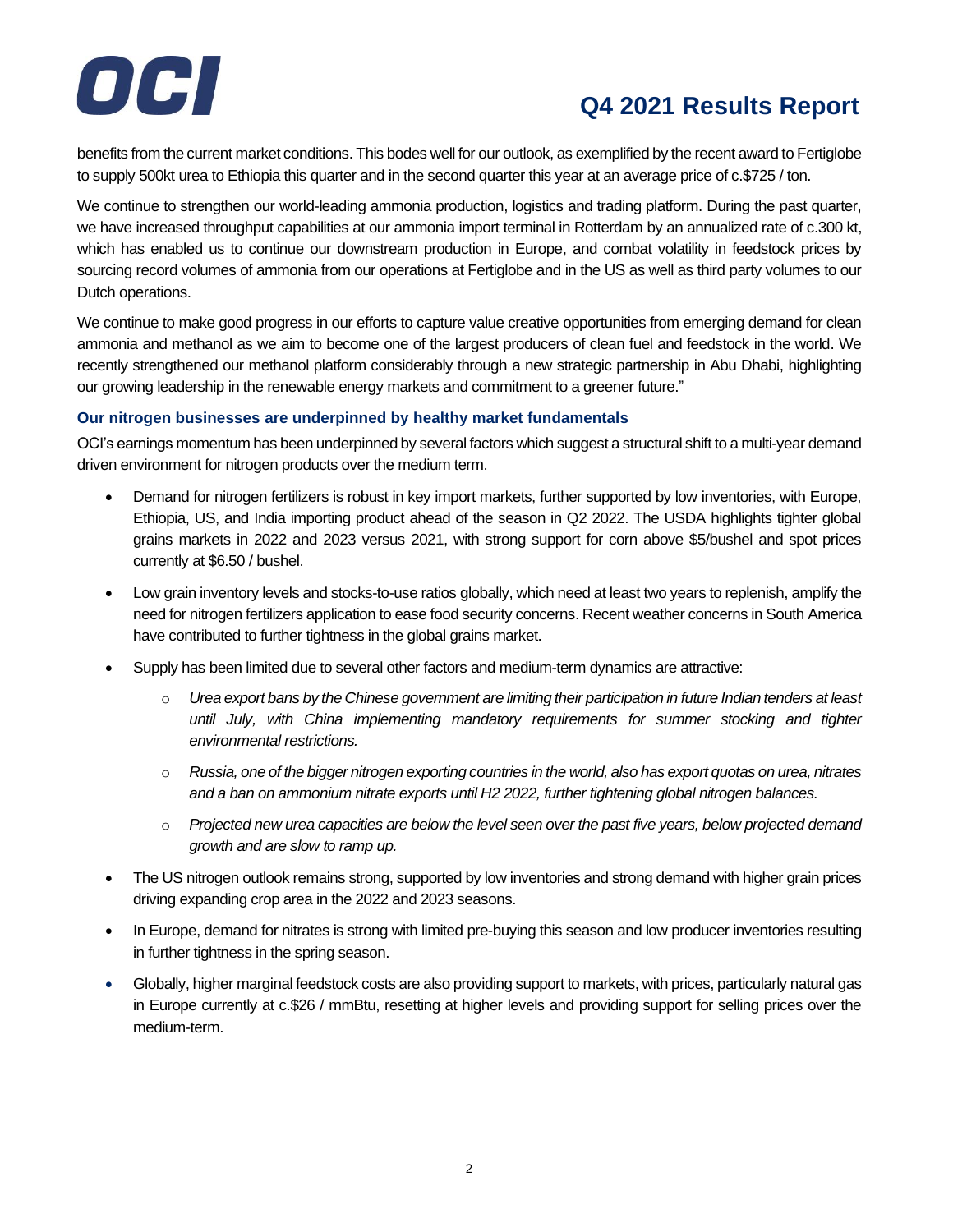

#### **Global recovery to drive demand for our industrial products**

The **ammonia** market is structurally tightening over the medium term with limited net capacity additions and higher industrial demand. Ammonia prices in Q4 2021 and into Q1 2022, have been supported by a strong US fall ammonia season lowering inventories ahead of the spring season, higher demand from downstream phosphates production and a number of planned and unplanned outages. Further, over the medium term there is upside for ammonia from the expected incremental demand for clean ammonia in new applications across a range of sectors including marine fuel and power, and as a hydrogen carrier.

**Melamine** markets have continued to tighten driven by strong demand from home renovation and construction markets, tight supply and low global inventories across the supply chain. Quarterly contract prices increased by 35% in Q4 2021 and increased by a further €775 to €3,965 / ton in Q1 2022.

The recovery in truck sales and freight activity has continued, supporting an improving trend for OCI's **Diesel Exhaust Fluid** (**DEF)** sales in the US for 2022. DEF now represents more than 30% of our sales volumes from IFCo and DEF prices have been supported by the recovery in transportation demand. The higher netbacks for this product enable us to continue to enhance returns for our US nitrogen operations going forward. We have renewed a 3-year offtake contract with Dyno Nobel for DEF and other industrial urea products via our successful N-7 partnership and have successfully grown our contractual volumes for the 2022 season.

**Methanol** market fundamentals also remain positive. Prices have been supported by a continued recovery in demand, low global inventories, and the recovery in oil prices whereas there is no new supply expected to come onstream in 2022. Transportation applications also continue to lag other sectors which is expected to keep market conditions tight in 2022.

Further, operating rates for major derivatives segments are reported to be near maximum rates, which provides good visibility on our sales and prices in H1 2022. Methanol-to-Olefins (MTO) operating rates in China have recovered in Q1 2022 and are expected to remain healthy in the quarters ahead, and a new 1.8 mtpa MTO facility is starting up in China later this year which should provide a further boost. Long term, we continue to expect tighter methanol market fundamentals with demand growth exceeding capacity growth.

#### **ESG – decarbonization initiatives continue**

Ammonia and methanol are the most effective green hydrogen carriers. With green hydrogen essential to decarbonize industry, food, transport and energy, there are significant opportunities for ammonia and methanol to deliver green hydrogen all over the world to fuel the clean economy and meet growing demand for renewable sources of clean energy.

As one of the largest producers and traders of ammonia and methanol globally, with a strategically located asset base and access to abundant low-cost renewable energy sources, OCI is a pioneer in helping the decarbonisation of sectors that make up around 90% of global greenhouse gas emissions.

We have recently announced several new clean energy projects including a partnership with Masdar and ENGIE to study a globally cost-competitive green hydrogen facility of up to 200MW to supply Fertiglobe's ammonia production plants in Abu Dhabi.

#### **Capital structure**

We achieved our net leverage goals during 2021, as our growth strategy and competitive business model started to pay off. During 2021, we redeemed bonds at OCI NV and IFCo for a total of \$1.8 billion and have reduced net debt by \$1.5 billion to c.\$2.2 billion, lowered our weighted average cost of debt from c.4.3% at end 2020 to c.3.2% at end 2021 and reduced cash interest by more than \$60 million per year from 2022 onwards, thus enhancing our ongoing FCF conversion.

In addition, on 27 October 2021 ADNOC and OCI successfully listed 13.8% of their partnership Fertiglobe on the Abu Dhabi Securities Exchange (ADX), generating gross proceeds to OCI of c.\$461 million (\$447 million net). Following the IPO, OCI continues to own a majority of Fertiglobe's share capital. In October 2021, Fertiglobe paid dividends of \$1,165 million (of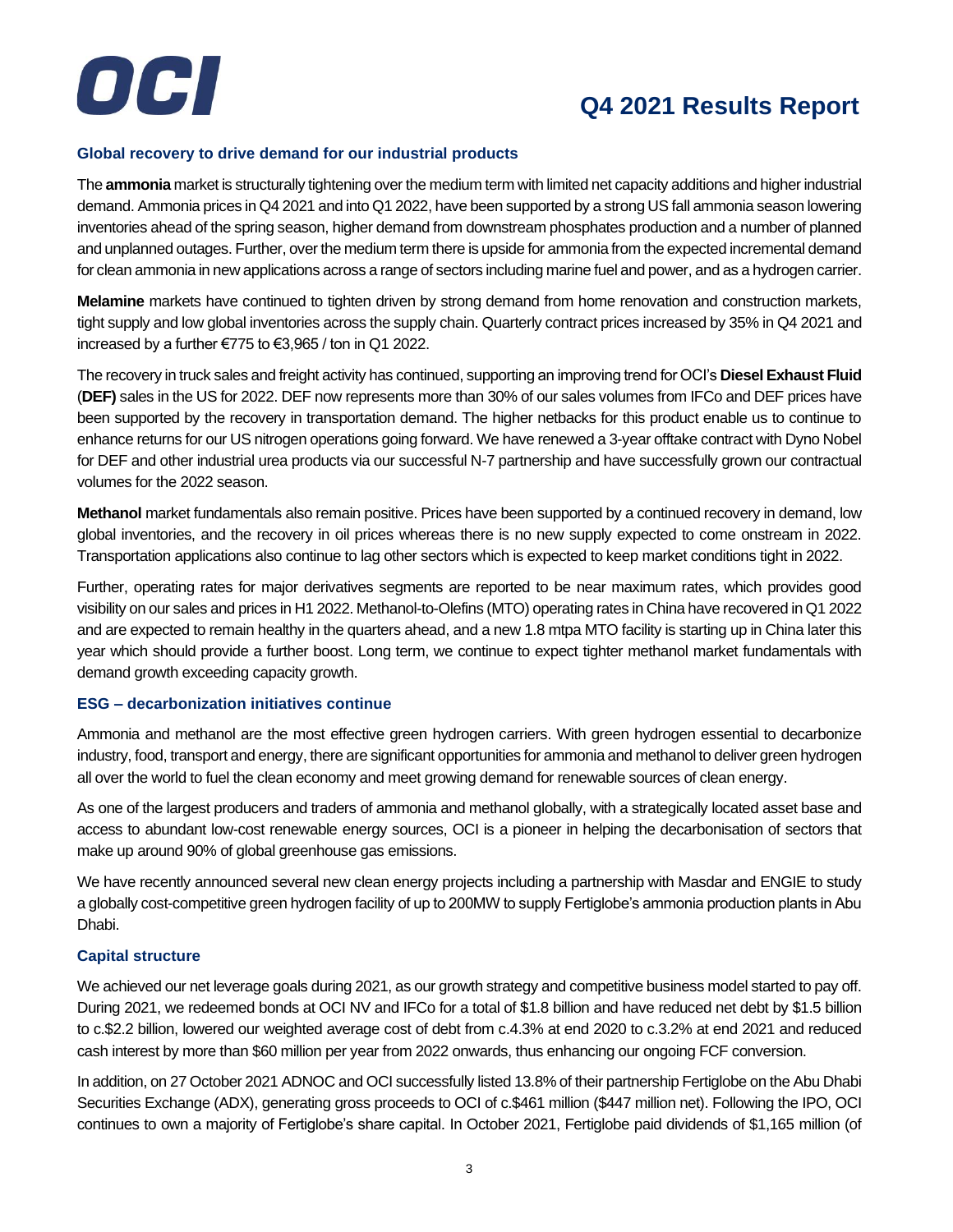

which \$850 million was a special dividend and \$315 million were dividends from the ordinary course of business) to its two shareholders (OCI 58% and ADNOC 42%), of which \$676 million was paid to OCI and \$489 million to ADNOC

Following the transformation in our capital structure during 2021 and the healthy free cash flow generated, we are now quickly approaching our objective to reach an Investment Grade credit rating.

As a result, we are well-positioned to start returning capital to shareholders, as well as invest in growth opportunities in the hydrogen energy transition and other opportunities to enhance our future free cash flows. Looking ahead, we will continue to evaluate opportunities to optimize our capital structure.

#### **Credit rating upgrades**

In November 2021, Moody's upgraded the corporate family rating (CFR) of OCI NV from Ba2 to Ba1 and the instrument rating from Ba3 to Ba1 (both with a stable outlook). In December 2021, Fitch upgraded the OCI NV rating from BB to BB+ (stable outlook). Following S&P's upgrade in Q3 2021, all ratings are now equalised at BB+ / Ba1 (stable outlook).

#### **Dividend / capital allocation policy**

OCI's Board has approved a new dividend / capital allocation policy, which combines a consistent base return of capital of \$400 million per year with an additional variable component linked to FCF generated. Distributions will be made twice per year.

Going forward, the policy is subject to maintaining an investment grade credit profile with a target of net leverage below 2x through the cycle, and balance availability of funds and excess FCF for profit distribution to shareholders while pursuing value accretive ESG and other growth opportunities.

#### **H2 2021 Semi-annual interim distribution**

OCI announces a proposed payment of an interim distribution for the period H2 2021 of €1.45 per share (or c.\$350 million including a \$200 million base).

OCI is convening an extraordinary shareholders meeting (EGM) on 28 March 2022 to resolve on the distribution through a repayment of capital with an option to shareholders to elect for a dividend distribution instead, resulting in a distribution to shareholders scheduled for June, subject to a statutory two-month creditor opposition period.

Shareholder approval will be asked for the H2 2021 distribution and for a subsequent distribution scheduled for October of up to €305 million (or c.\$350 million). However, the actual amount of the capital return to shareholders pursuant to such second distribution will be subject to further approval by the board at its full discretion with due observance of the applicable dividend policy and applicable regulations. The convening notice and other materials can be found on our website at [www.oci.nl.](http://www.oci.nl/)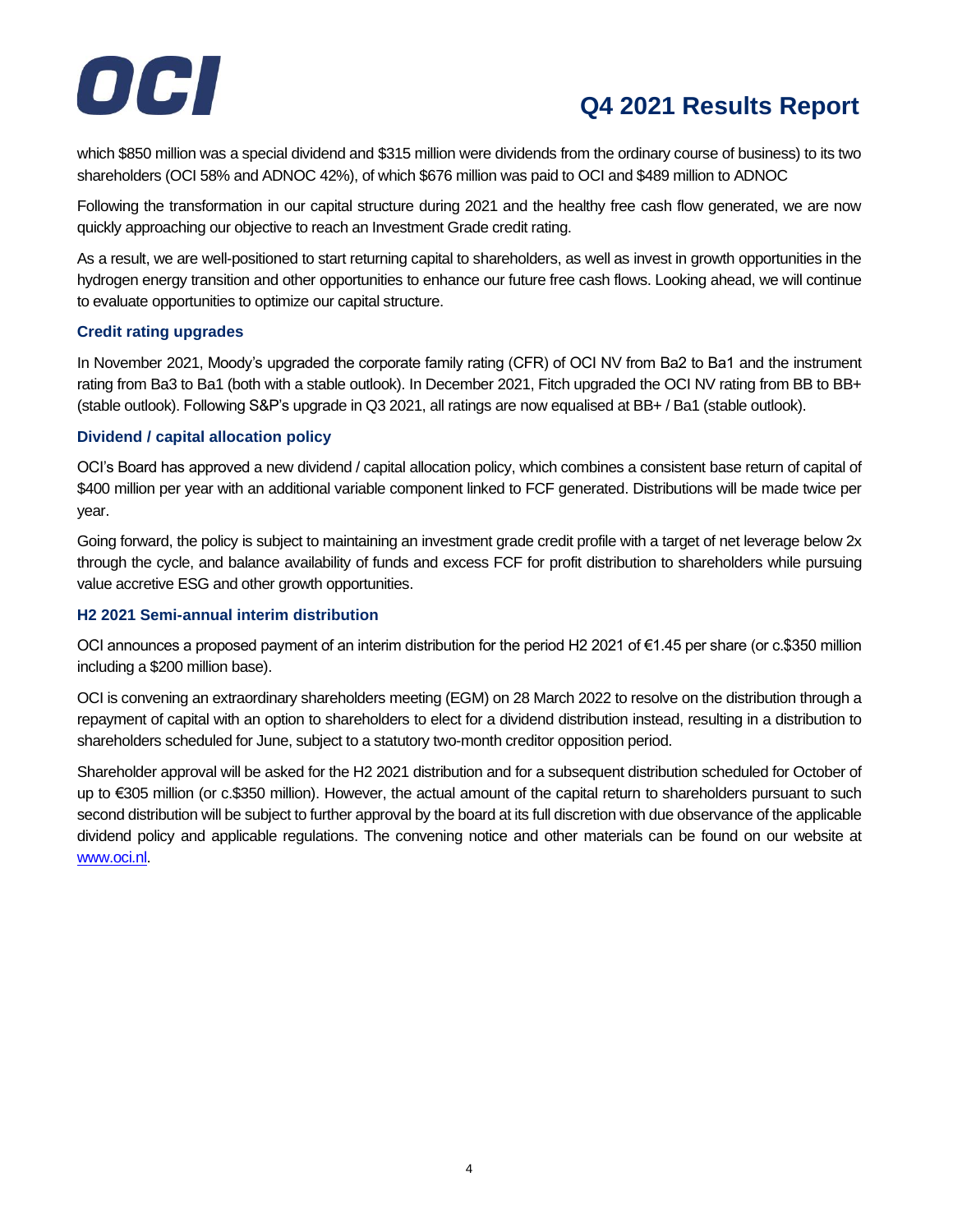

# **Consolidated Financial Results at a Glance<sup>1</sup>**

#### **Financial Highlights (\$ million unless otherwise stated)**

| \$ million unless otherwise stated                                   | Q4'21      | Q4'20     | % $\Delta$ | 2021     | 2020     | $\%$ $\Delta$   |
|----------------------------------------------------------------------|------------|-----------|------------|----------|----------|-----------------|
| Revenue                                                              | 2,198.9    | 1,035.7   | 112%       | 6,318.7  | 3,474.1  | 82%             |
| Gross Profit                                                         | 811.3      | 127.7     | 536%       | 1,829.0  | 412.1    | 344%            |
| Gross profit margin                                                  | 36.9%      | 12.3%     |            | 28.9%    | 11.9%    |                 |
| <b>Adjusted EBITDA<sup>2</sup></b>                                   | 1,038.7    | 265.9     | 291%       | 2,526.5  | 869.8    | 190%            |
| <b>EBITDA</b>                                                        | 999.5      | 209.9     | 376%       | 2,454.4  | 779.1    | 215%            |
| EBITDA margin                                                        | 45.5%      | 20.3%     |            | 38.8%    | 22.4%    |                 |
| Adjusted net income (loss) attributable to shareholders <sup>2</sup> | 447.4      | (44.8)    | nm         | 731.8    | (213.4)  | nm              |
| Reported net income (loss) attributable to shareholders              | 294.8      | (56.9)    | nm         | 570.5    | (177.7)  | nm              |
|                                                                      |            |           |            |          |          |                 |
| Earnings / (loss) per share (\$)                                     |            |           |            |          |          |                 |
| Basic earnings per share                                             | 1.405      | (0.271)   | nm         | 2.719    | (0.847)  | nm              |
| Diluted earnings per share                                           | 1.397      | (0.271)   | nm         | 2.703    | (0.847)  | nm              |
| Adjusted earnings per share <sup>2)</sup>                            | 2.134      | (0.213)   | nm         | 3.487    | (1.017)  | nm              |
| Capital expenditure                                                  | 84.2       | 51.5      | 63%        | 247.8    | 262.6    | (6%)            |
| Of which: Maintenance Capital Expenditure                            | 75.4       | 50.4      | 50%        | 225.4    | 239.4    | (6%)            |
|                                                                      |            |           |            |          |          |                 |
| Free cash flow <sup>2, 3</sup>                                       | 788.7      | 245.0     | 222%       | 1,593.9  | 304.7    | 423%            |
|                                                                      | 31-Dec '21 | 31-Dec'20 |            |          |          |                 |
| <b>Total Assets</b>                                                  | 9,811.6    | 9,097.0   | 8%         |          |          |                 |
| Gross Interest-Bearing Debt                                          | 3,800.8    | 4,416.6   | (14%)      |          |          |                 |
| Net Debt                                                             | 2,220.5    | 3,730.3   | (40%)      |          |          |                 |
|                                                                      |            |           |            |          |          |                 |
|                                                                      | Q4'21      | Q4'20     | % $\Delta$ | 2021     | 2020     | $%$ $\triangle$ |
| Sales volumes ('000 metric tons)                                     |            |           |            |          |          |                 |
| OCI Product Sold <sup>4</sup>                                        | 2,689.4    | 3,397.7   | (21%)      | 11,440.1 | 12,249.0 | (7%)            |
| <b>Third Party Traded</b>                                            | 738.8      | 696.6     | 6%         | 2,953.6  | 2,434.7  | 21%             |
| <b>Total Product Volumes</b>                                         | 3,428.1    | 4,094.3   | (16%)      | 14,393.7 | 14,683.7 | (2%)            |

#### *1) Unaudited*

*2) OCI presents certain financial measures when discussing OCI's performance, that are not measures of financial performance under IFRS. These non-IFRS measures of financial performance (also known as non-GAAP or alternative performance measures) are presented because management considers them important supplemental measures of OCI's performance and believes that similar measures are widely used in the industry in which OCI operates.*

*3) Free cash flow is an APM that is calculated as cash from operations less maintenance capital expenditures less distributions to non-controlling interests plus dividends from equity accounted investees, and before growth capital expenditures and lease payments.*

*4) Fully consolidated, not adjusted for OCI ownership stake in plants, except OCI's 50% share of Natgasoline volumes.*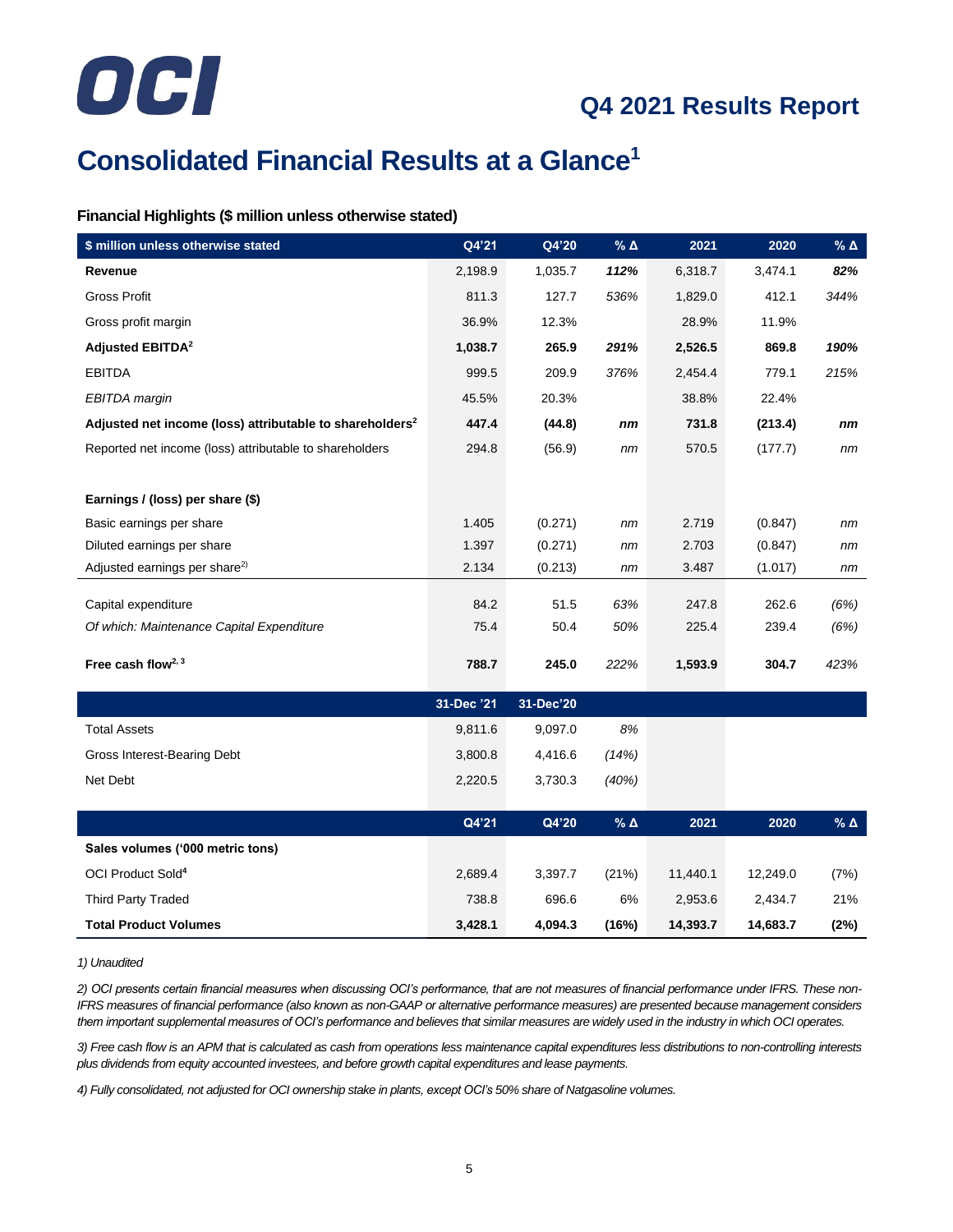# OCI

# **Q4 2021 Results Report**

# **Operational Highlights**

#### **Highlights**

- 12-month rolling recordable incident rate to 31 December 2021 was 0.35 incidents per 200,000 manhours
- OCI achieved a 291% increase in adjusted EBITDA in Q4 2021 compared to Q4 2020 due to higher selling prices year-on-year for all products more than offsetting lower volumes due to turnarounds and despite record high gas prices in Europe.
- Own product sales volumes were lower at 2.7 million metric tons during Q4 2021:
	- *Total own-produced nitrogen product volumes were down 16%, largely due to turnarounds at Fertiglobe and the shutdown of one ammonia line at OCI Nitrogen due to the high gas price environment in Europe, partially offset by growth in ammonia volumes at Fertiglobe, and DEF volumes in the US*
	- *Total own-produced methanol sales volumes declined 44% due to a planned turnaround at Natgasoline and no production from BioMCN due to the high gas price environment in Europe*
- Selling prices improved year-on-year for all products compared to both Q4 2020 and Q3 2021
- In Europe, significantly higher gas prices in Q4 2021 versus Q4 2020 resulted in a negative impact of c.\$147 million
- In the US higher gas prices in Q4 2021 compared to a year ago resulted in a net negative impact of c.\$37 million

| '000 metric tons                                | Q4 2021 | Q4 2020 | $%$ $\triangle$ | 2021     | 2020     | $%$ $\triangle$ |
|-------------------------------------------------|---------|---------|-----------------|----------|----------|-----------------|
| <b>Own Product</b>                              |         |         |                 |          |          |                 |
| Ammonia                                         | 443.0   | 380.0   | 17%             | 2,090.3  | 1,656.8  | 26%             |
| Urea                                            | 995.6   | 1,472.4 | (32%)           | 4,327.6  | 4,763.2  | (9%)            |
| Calcium Ammonium Nitrate (CAN)                  | 279.0   | 290.7   | (4%)            | 1,176.4  | 1,371.8  | (14%)           |
| Urea Ammonium Nitrate (UAN)                     | 412.7   | 434.2   | (5%)            | 1,354.8  | 1,749.9  | (23%)           |
| <b>Total Fertilizer</b>                         | 2,130.2 | 2,577.3 | (17%)           | 8,949.0  | 9,541.7  | (6%)            |
| Melamine                                        | 35.2    | 37.0    | (5%)            | 131.9    | 144.6    | (9%)            |
| <b>DEF</b>                                      | 187.2   | 181.0   | 3%              | 612.1    | 636.2    | (4%)            |
| <b>Total Nitrogen Products</b>                  | 2,352.6 | 2,795.3 | (16%)           | 9,692.9  | 10,322.5 | (6%)            |
| Method <sup>1</sup>                             | 336.7   | 602.4   | (44%)           | 1,747.2  | 1,926.5  | (9%)            |
| <b>Total Own Product Sold</b>                   | 2,689.4 | 3,397.7 | (21%)           | 11,440.1 | 12,249.0 | (7%)            |
| <b>Traded Third Party</b>                       |         |         |                 |          |          |                 |
| Ammonia                                         | 69.2    | 108.1   | (36%)           | 255.5    | 284.3    | (10%)           |
| Urea                                            | 252.9   | 275.1   | (8%)            | 1,295.2  | 910.5    | 42%             |
| <b>UAN</b>                                      | 16.9    | 22.6    | (25%)           | 48.5     | 41.3     | 18%             |
| Methanol                                        | 209.0   | 35.2    | 494%            | 524.4    | 258.8    | 103%            |
| AS                                              | 124.6   | 200.7   | (38%)           | 467.8    | 712.8    | (34%)           |
| <b>DEF</b>                                      | 66.2    | 54.9    | 21%             | 362.2    | 227.0    | 60%             |
| <b>Total Traded Third Party</b>                 | 738.8   | 696.6   | 6%              | 2,953.6  | 2,434.7  | 21%             |
| <b>Total Own Product and Traded Third Party</b> | 3,428.1 | 4,094.3 | (16%)           | 14,393.7 | 14,683.7 | (2%)            |

#### **Product Sales Volumes ('000 metric tons)**

*1) Including OCI's 50% share of Natgasoline volumes*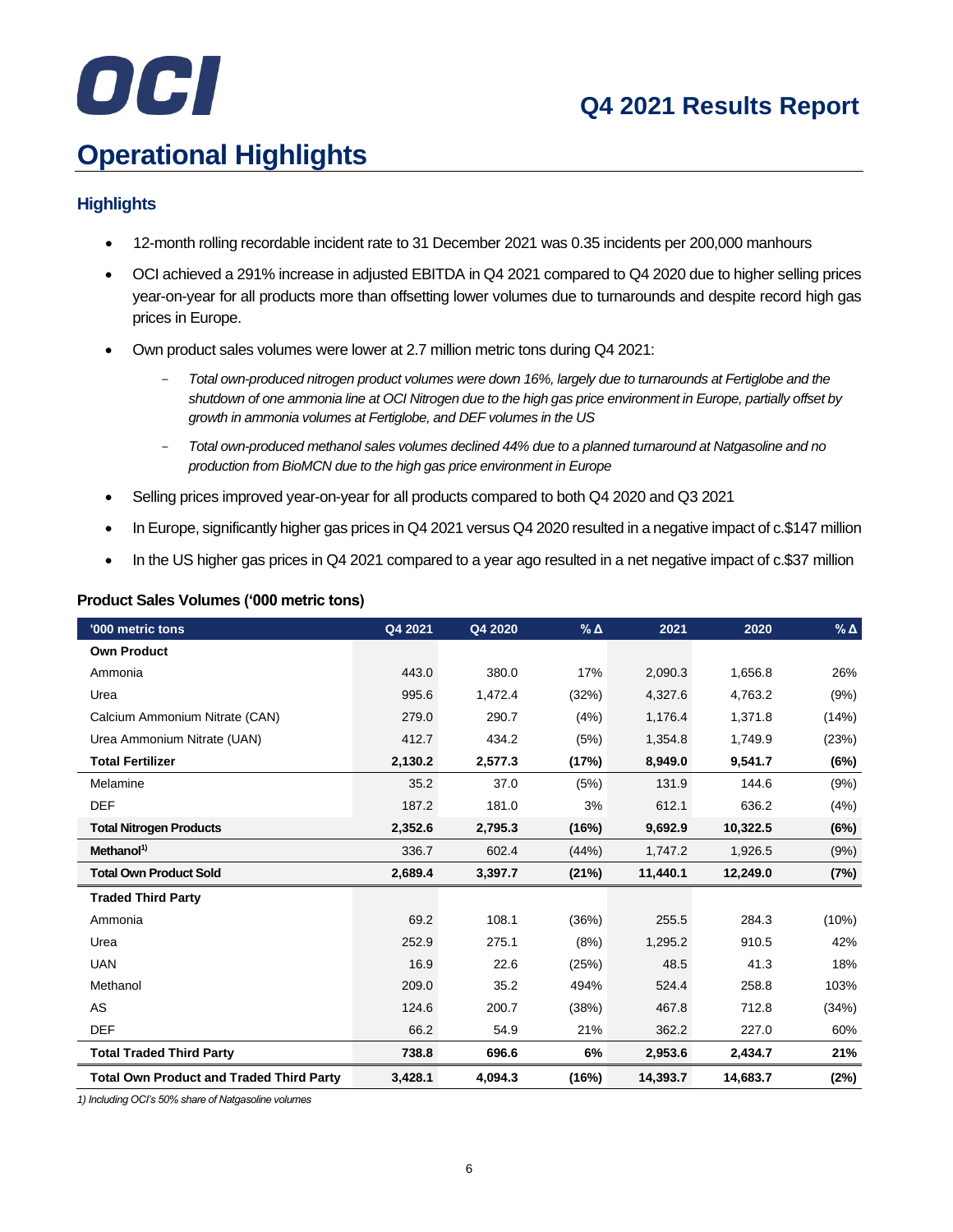

#### **Benchmark Prices**

|                         |                              |               | 2021  | 2020  | $%$ $\triangle$ | Q4 '21 | Q4 '20 | $%$ $\triangle$ | Q3 '21 | $%$ $\triangle$ |
|-------------------------|------------------------------|---------------|-------|-------|-----------------|--------|--------|-----------------|--------|-----------------|
| Ammonia                 | NW Europe, FOB               | $\frac{m}{2}$ | 623   | 253   | 146%            | 941    | 261    | 261%            | 654    | 44%             |
| Ammonia                 | US Gulf Tampa contract \$/mt |               | 595   | 233   | 156%            | 862    | 242    | 256%            | 614    | 40%             |
| Granular UreaEgypt, FOB |                              | $\frac{m}{2}$ | 529   | 249   | 113%            | 895    | 264    | 239%            | 484    | 85%             |
| <b>CAN</b>              | Germany, CIF                 | €/mt          | 338   | 170   | 100%            | 590    | 175    | 237%            | 298    | 98%             |
| <b>UAN</b>              | France, FCA                  | €/mt          | 340   | 154   | 121%            | 602    | 160    | 276%            | 323    | 87%             |
| <b>UAN</b>              | US Midwest, FOB              | \$/mt         | 413   | 180   | 129%            | 653    | 172    | 279%            | 378    | 73%             |
| <b>Melamine</b>         | Europe contract              | €m/t          | 2,279 | 1,380 | 65%             | 3,190  | 1,390  | 129%            | 2,365  | 35%             |
| <b>Methanol</b>         | <b>USGC Contract, FOB</b>    | $\frac{m}{2}$ | 557   | 336   | 66%             | 645    | 372    | 73%             | 558    | 16%             |
| <b>Methanol</b>         | Rotterdam FOB Contract€/mt   |               | 426   | 253   | 68%             | 485    | 263    | 84%             | 405    | 20%             |
| <b>Natural gas</b>      | TTF (Europe)                 | $$/mmB$ tu    | 15.8  | 3.1   | 411%            | 31.2   | 5.0    | 525%            | 16.7   | 87%             |
| Natural gas             | Henry Hub (US)               | $$/mmB$ tu    | 3.7   | 2.0   | 86%             | 4.8    | 2.7    | 80%             | 4.3    | 12%             |

*Source: CRU, MMSA, ICIS, Bloomberg*

#### **Operational Performance**

#### *Nitrogen Segments Performance in Q4 2021*

Total own-produced nitrogen volumes decreased by 16% during the fourth quarter of 2021 compared to the same period last year, largely due to turnarounds at Fertiglobe. However, this was more than offset by higher nitrogen pricing during the quarter. The adjusted EBITDA for the nitrogen business increased 320% from \$209 million in Q4 2020 to \$877 million in Q4 2021, despite the turnarounds and higher gas prices in Europe and the US.

#### **Nitrogen US segment**

- Following the extended turnaround at IFCo during Q3 2021, IFCo's contribution to the Group's results increased considerably compared to both Q4 2020 and Q3 2021. The adjusted EBITDA in the Nitrogen US segment increased by 270% to \$169 million in Q4 2021 versus Q4 2020, as higher selling prices more than offset lower volumes and higher gas prices year-on-year.
- IFCo, together with our North American marketing JV N-7, benefits from close proximity to the largest agricultural end market in the world; premium US Midwest pricing; and one of the lowest cost positions globally. This results in some of the highest EBITDA per-ton margins and cash conversion metrics in the industry.

#### **Nitrogen Europe segment**

- The Nitrogen Europe segment continued to perform well in a difficult market environment with record high natural gas input costs, as we benefitted from OCI's flexible business model and increased throughput capabilities at our ammonia import terminal in Rotterdam. This enabled us to maintain production of our downstream products (CAN, UAN and melamine), after we temporarily closed one of two of OCI Nitrogen's ammonia plants due to the high gas prices in Europe at the beginning of Q4 2021.
- Selling prices for all our products were up, which offset a \$147 million negative impact year-on-year from higher natural gas prices, resulting in a 251% increase in adjusted EBITDA YoY and an adjusted EBTDA margin of 15% for Q4 2021.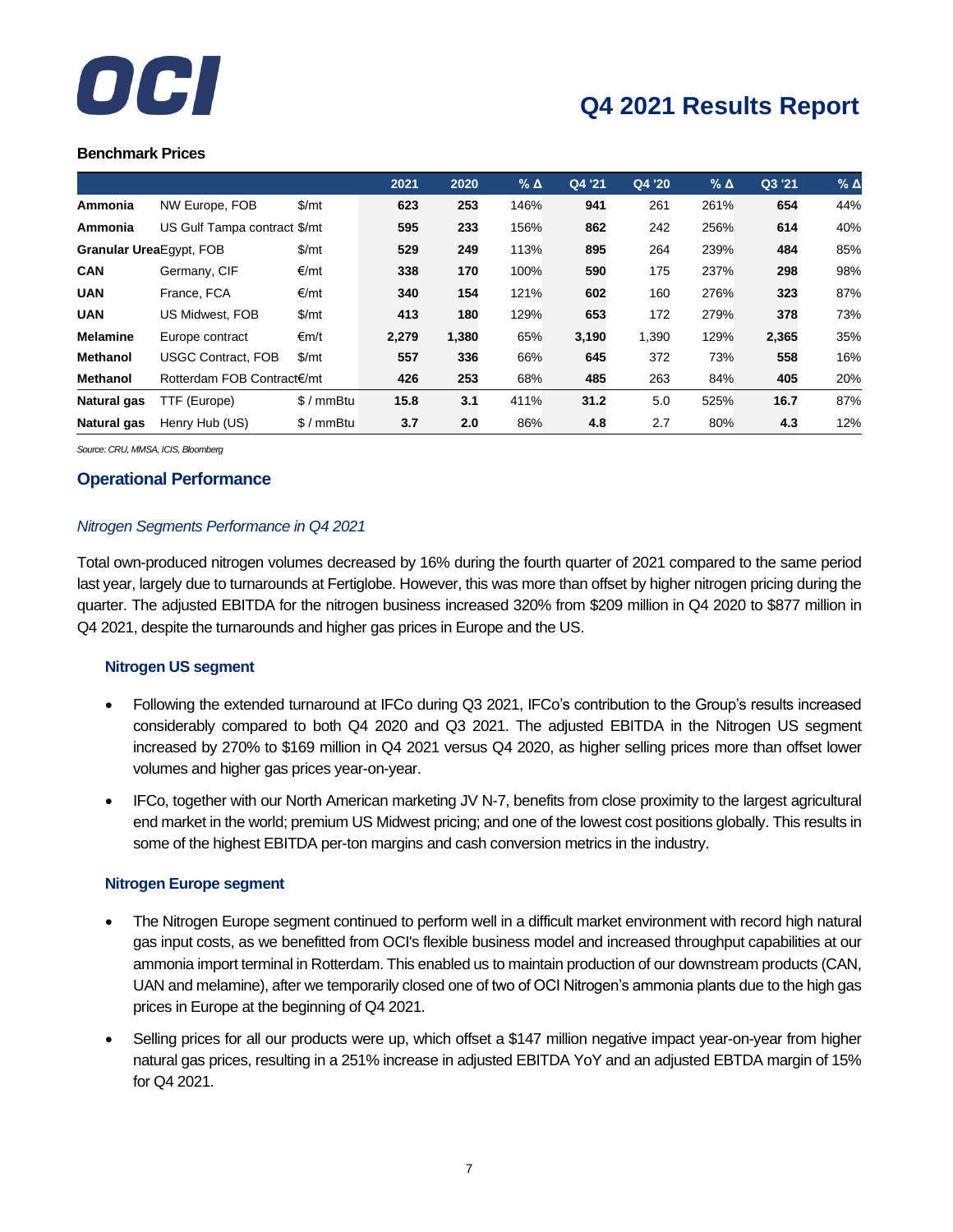

- CAN volumes were relatively flat year-on-year in Q4 2021, but we have a healthy order book on nitrates in H1 2022 and expect to benefit from our logistics close to core demand centres once the season starts off.
- Melamine volumes were flat in Q4 2021 compared to Q4 2020, but quarterly contract prices increased by 35% in Q4 2021 to €3,190 / ton compared to Q3 2021 due to strong demand, tight supply, higher production costs and low global inventories across the supply chain.

#### **Fertiglobe**

- The adjusted EBITDA for Fertiglobe increased 348% from \$145 million in Q4 2020 to \$648 million in Q4 2021 boosted by higher nitrogen pricing during the quarter.
- Total own-produced sales volumes were down by 22% in Q4 2021 compared to the same period last year, as the growth in ammonia volumes was offset by lower operating rates for urea production due to turnarounds.
- As a result of the higher selling prices, the adjusted EBITDA also improved compared to the third quarter of 2021.

#### *Methanol Segments Performance in Q4 2021*

Own-produced methanol sales volumes decreased by 45% in Q4 2021 compared to the same period last year:

- Our methanol facility in the Netherlands was temporarily shut down in June 2021 and remains shut down due to the high gas price environment. However, the Methanol Europe segment recorded \$101 million adjusted EBITDA during the quarter primarily reflecting sale of excess EUAs in December in addition to the ramp up of clean fuels sales into Europe.
- After a period with relatively low operating rates, Natgasoline had its inaugural planned turnaround starting during the third quarter, the first since commissioning in 2018, which we expect to result in better reliability and increased operating rates going forward. Following the resumption of production at the beginning of December, the plant has achieved rates close to maximum production capacity, which bodes well for the future.
- Continued good onstream performance at OCI Beaumont in Q4 2021.

The adjusted EBITDA of the methanol business was higher in Q4 2021 due to higher methanol prices and the sale of excess EUAs, more than offsetting lower volumes and higher gas prices in the Netherlands and the US compared to a year ago.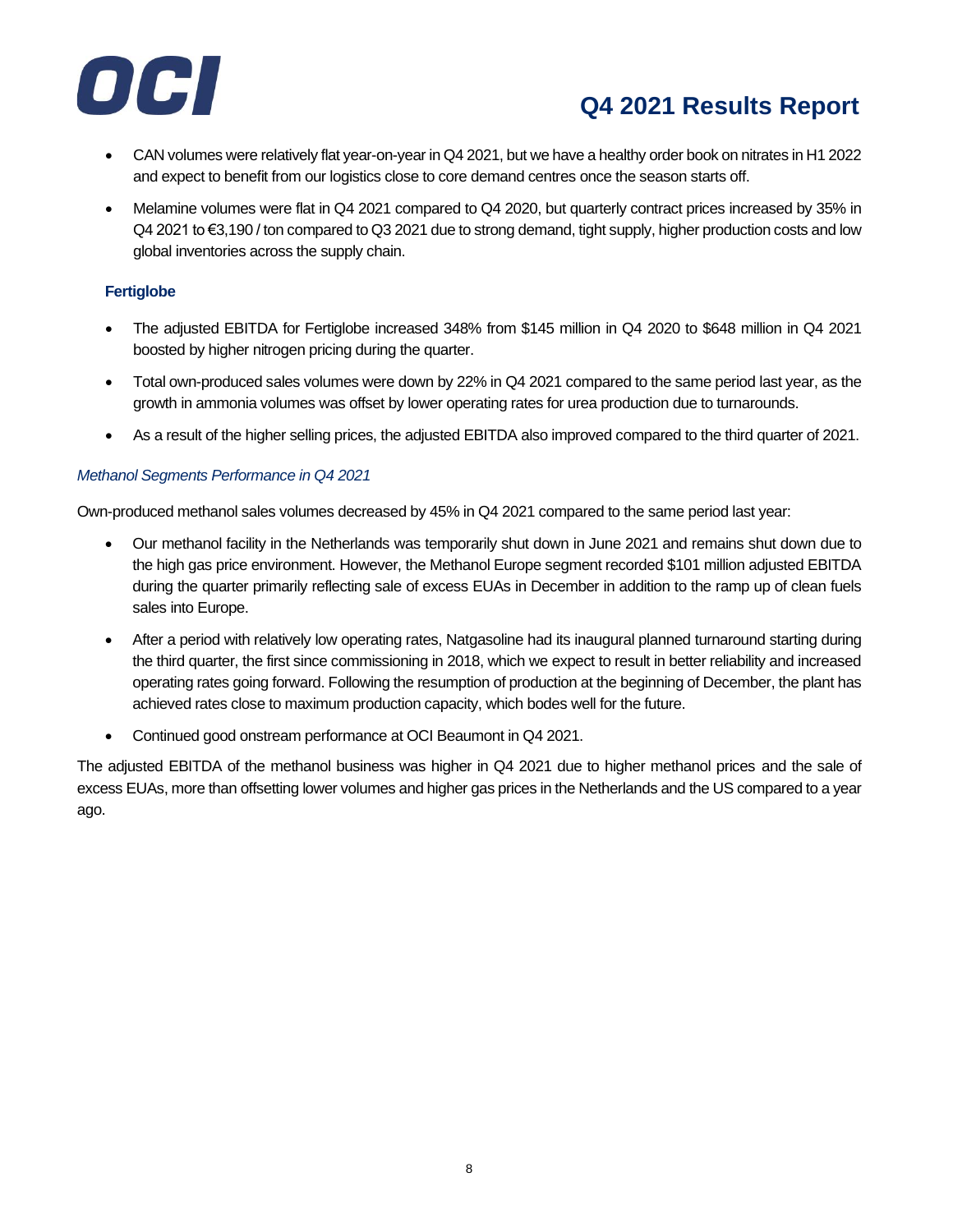

#### **Segment overview Q4 2021**

| \$ million              | Nitrogen |               |             |         |                                 | <b>Methanol</b> |               |        |                           |        |        |              |
|-------------------------|----------|---------------|-------------|---------|---------------------------------|-----------------|---------------|--------|---------------------------|--------|--------|--------------|
|                         | US       | <b>Europe</b> | Fertiglobe* | Elim.   | <b>Total</b><br><b>Nitrogen</b> | US.             | <b>Europe</b> | Elim.* | <b>Total</b><br>Methanol* | Other  | Elim.  | <b>Total</b> |
| <b>Total revenues</b>   | 353.8    | 473.1         | 1.184.0     | (117.5) | .893.4                          | 227.0           | 145.8         | (8.0)  | 364.7                     | 0.0    | (59.3) | 2,198.9      |
| <b>Gross profit</b>     | 137.2    | 56.5          | 626.2       | (11.3)  | 808.6                           | 16.0            | (24.8)        | 29.2   | 20.4                      | 0.1    | (17.8) | 811.3        |
| <b>Operating profit</b> | 130.3    | 46.7          | 596.2       | (11.2)  | 762.0                           | (2.9)           | (28.8)        | 41.8   | 10.1                      | (19.6) | (17.8) | 734.7        |
| D&A                     | (38.2)   | (22.0)        | (65.1)      | (0.1)   | (125.2)                         | (31.3)          | (120.1)       | 12.9   | (138.6)                   | (1.1)  | 0.0    | (264.8)      |
| <b>EBITDA</b>           | 168.5    | 68.7          | 661.2       | (11.2)  | 887.2                           | 28.4            | 91.3          | 28.9   | 148.7                     | (18.5) | (17.8) | 999.5        |
| Adj. EBITDA             | 168.5    | 72.4          | 647.6       | (11.3)  | 877.2                           | 101.0           | 100.9         | (2.6)  | 199.3                     | (19.9) | (17.8) | 1,038.7      |

*\*As per Q4 2021 we have represented our segments Fertiglobe and Methanol for the year, and have included all non-production and holding entities, which were previously presented in the segment other. This change is also reflected in the comparative numbers per Q4 2020 and FY 2020.*

#### **Segment overview Q4 2020**

| \$ million              | <b>Nitrogen</b> |                     |            |        |                          | <b>Methanol</b> |               |        |                                 |        |        |              |
|-------------------------|-----------------|---------------------|------------|--------|--------------------------|-----------------|---------------|--------|---------------------------------|--------|--------|--------------|
|                         | <b>US</b>       | Europe <sub>r</sub> | Fertiglobe | Elim.  | <b>Total</b><br>Nitrogen | <b>US</b>       | <b>Europe</b> | Elim.* | <b>Total</b><br><b>Methanol</b> | Other  | Elim.  | <b>Total</b> |
| <b>Total revenues</b>   | 149.4           | 190.5               | 498.3      | (30.0) | 808.2                    | 137.9           | 127.0         | (19.4) | 245.5                           | 0.0    | (18.0) | 1,035.7      |
| <b>Gross profit</b>     | 10.7            | 4.5                 | 101.6      | (1.5)  | 115.3                    | (15.8)          | (7.3)         | 35.4   | 12.3                            | 0.1    | 0.0    | 127.7        |
| <b>Operating profit</b> | 7.6             | (1.9)               | 77.2       | (1.5)  | 81.4                     | 7.8             | (4.4)         | 7.0    | 10.4                            | (35.4) | 0.0    | 56.4         |
| D&A                     | (37.9)          | (22.5)              | (67.3)     | 0.0    | (127.7)                  | (48.5)          | (7.6)         | 30.9   | (25.2)                          | (0.6)  | 0.0    | (153.5)      |
| <b>EBITDA</b>           | 45.5            | 20.6                | 144.8      | (1.8)  | 209.1                    | 56.3            | 3.2           | (23.9) | 35.6                            | (34.8) | 0.0    | 209.9        |
| Adj. EBITDA             | 45.5            | 20.6                | 144.9      | (1.9)  | 209.1                    | 61.4            | 2.6           | 2.3    | 66.3                            | (9.5)  | 0.0    | 265.9        |

#### **Segment overview 2021**

| \$ million              | Nitrogen  |               |            |         |                                 | <b>Methanol</b> |         |         |                                 |        |         |              |
|-------------------------|-----------|---------------|------------|---------|---------------------------------|-----------------|---------|---------|---------------------------------|--------|---------|--------------|
|                         | <b>US</b> | <b>Europe</b> | Fertiglobe | Elim.   | <b>Total</b><br><b>Nitrogen</b> | <b>US</b>       | Europe  | Elim.*  | <b>Total</b><br><b>Methanol</b> | Other  | Elim.   | <b>Total</b> |
| <b>Total revenues</b>   | 827.8     | 1,256.8       | 3,310.7    | (198.3) | 5,197.0                         | 789.2           | 531.3   | (41.7)  | 1,278.8                         | 0.0    | (157.1) | 6,318.7      |
| <b>Gross profit</b>     | 212.0     | 154.5         | 1,406.9    | (8.7)   | 1.764.7                         | 290.7           | (144.3) | (49.1)  | 97.3                            | (10.3) | (22.7)  | 1,829.0      |
| <b>Operating profit</b> | 191.8     | 117.3         | 1,304.5    | (8.6)   | 1,605.0                         | 242.1           | (155.3) | (27.2)  | 59.6                            | (79.1) | (22.7)  | 1,562.8      |
| D&A                     | (152.4)   | (92.1)        | (267.1)    | 0.0     | (511.6)                         | (151.0)         | (303.8) | 78.8    | (376.0)                         | (4.0)  | 0.0     | (891.6)      |
| <b>EBITDA</b>           | 344.2     | 209.4         | 1,571.6    | (8.6)   | 2,116.6                         | 393.1           | 148.5   | (106.0) | 435.6                           | (75.1) | (22.7)  | 2,454.4      |
| Adj. EBITDA             | 344.2     | 207.7         | 1,550.5    | (8.6)   | 2,093.8                         | 370.9           | 151.4   | 0.6     | 522.9                           | (67.5) | (22.7)  | 2,526.5      |

#### **Segment overview 2020**

|                         | <b>Nitrogen</b> |               |            |        |                                 | <b>Methanol</b> |        |        |                                 |        |        |              |
|-------------------------|-----------------|---------------|------------|--------|---------------------------------|-----------------|--------|--------|---------------------------------|--------|--------|--------------|
| \$ million              | <b>US</b>       | <b>Europe</b> | Fertiglobe | Elim.  | <b>Total</b><br><b>Nitrogen</b> | US              | Europe | Elim.* | <b>Total</b><br><b>Methanol</b> | Other  | Elim.  | <b>Total</b> |
| <b>Total revenues</b>   | 547.9           | 752.9         | 1,550.8    | (72.1) | 2,779.5                         | 466.2           | 339.1  | (62.9) | 742.4                           | 0.0    | (47.8) | 3,474.1      |
| <b>Gross profit</b>     | 54.1            | 75.7          | 272.3      | (0.6)  | 401.5                           | (10.9)          | (4.3)  | 27.3   | 12.1                            | (1.5)  | 0.0    | 412.1        |
| <b>Operating profit</b> | 38.3            | 42.2          | 181.9      | (0.6)  | 261.8                           | (11.8)          | (5.4)  | 5.9    | (11.3)                          | (63.5) | 0.0    | 187.0        |
| D&A                     | (142.7)         | (82.9)        | (268.1)    | 0.0    | (493.7)                         | (154.5)         | (28.4) | 86.9   | (96.0)                          | (2.4)  | 0.0    | (592.1)      |
| <b>EBITDA</b>           | 181.0           | 125.1         | 449.6      | (0.2)  | 755.5                           | 142.7           | 23.0   | (81.0) | 84.7                            | (61.1) | 0.0    | 779.1        |
| Adj. EBITDA             | 181.0           | 132.3         | 453.3      | (0.4)  | 766.2                           | 130.0           | 21.6   | (1.7)  | 149.9                           | (46.3) | 0.0    | 869.8        |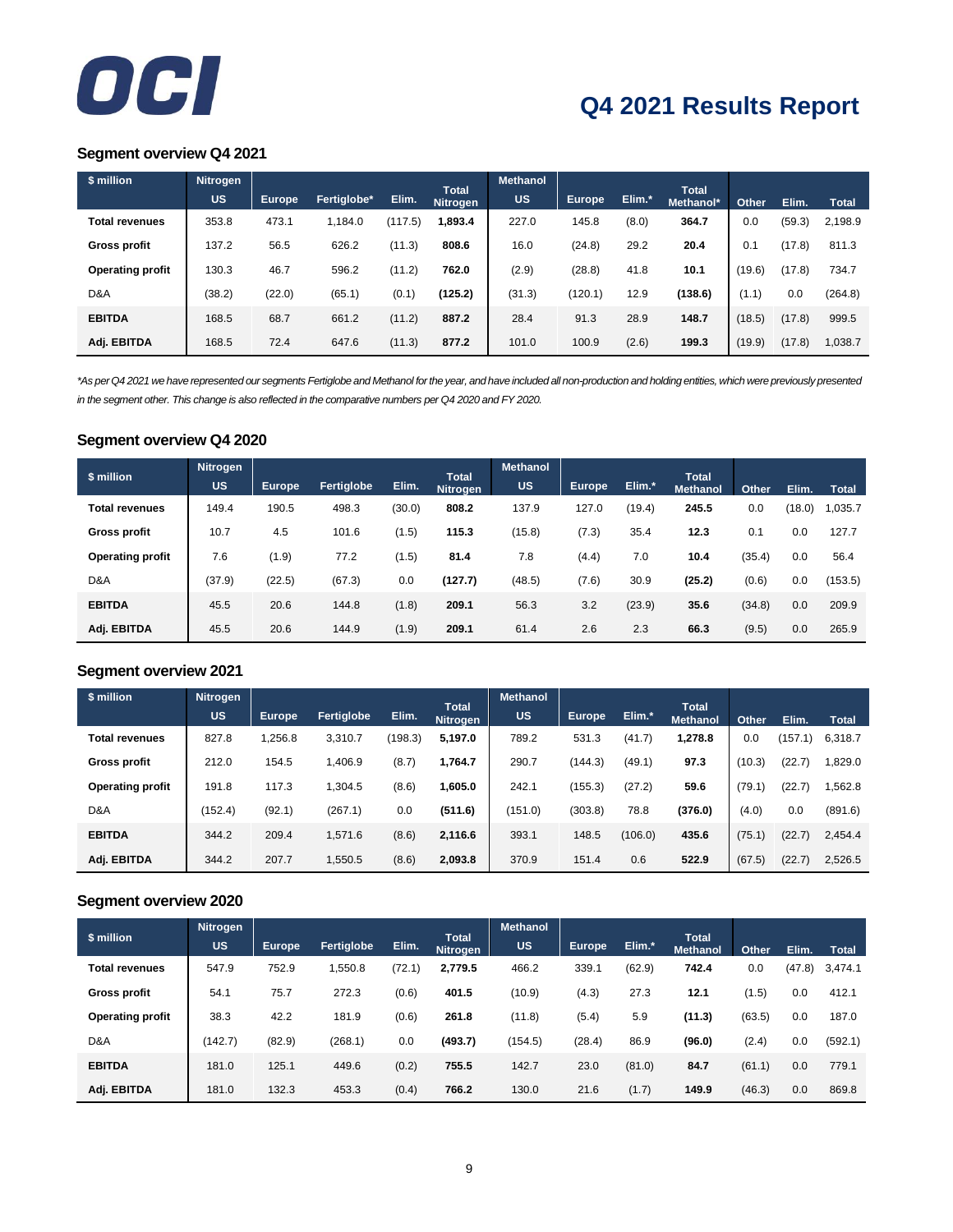# OCI **Financial Highlights**

# **Q4 2021 Results Report**

#### **Summary results**

Consolidated revenue increased by 112% to \$2,199 million in the fourth quarter of 2021 compared to the same quarter in 2020, driven mainly by higher prices for all our products.

Adjusted EBITDA increased by 291% to \$1,039 million in Q4 2021 compared to \$266 million in Q4 2020. The nitrogen and methanol segments benefited from higher selling prices, offsetting lower sales volumes and higher gas prices in Europe and the US.

Reported net profit attributable to shareholders was \$295 million in Q4 2021 compared to a net loss of \$57 million in Q4 2020. The adjusted net profit attributable to shareholders was \$447 million in Q4 2021 compared to an adjusted net loss of \$45 million in Q4 2020.

#### **Consolidated Statement of Income\***

| \$ million                                                | Q4 2021   | Q4 2020 | 2021      | 2020      |
|-----------------------------------------------------------|-----------|---------|-----------|-----------|
| Net revenue                                               | 2,198.9   | 1,035.7 | 6,318.7   | 3,474.1   |
| Cost of Sales                                             | (1,387.6) | (908.0) | (4,489.7) | (3,062.0) |
| <b>Gross profit</b>                                       | 811.3     | 127.7   | 1,829.0   | 412.1     |
| SG&A                                                      | (75.8)    | (51.0)  | (266.4)   | (219.3)   |
| Other Income                                              | 0.3       | 3.2     | 1.4       | 17.6      |
| Other expense                                             | (1.1)     | (23.5)  | (1.2)     | (23.4)    |
| <b>Adjusted EBITDA</b>                                    | 1,038.7   | 265.9   | 2,526.5   | 869.8     |
| <b>EBITDA</b>                                             | 999.5     | 209.9   | 2,454.4   | 779.1     |
| Depreciation & amortization & Impairments                 | (264.8)   | (153.5) | (891.6)   | (592.1)   |
| <b>Operating profit</b>                                   | 734.7     | 56.4    | 1,562.8   | 187.0     |
| Interest income                                           | 0.7       | 0.6     | 4.3       | 4.4       |
| Interest expense                                          | (96.0)    | (119.4) | (281.0)   | (307.5)   |
| Other finance income / (cost)                             | 2.8       | 76.4    | 2.5       | 103.2     |
| <b>Net finance costs</b>                                  | (92.5)    | (42.4)  | (274.2)   | (199.9)   |
| Income from equity-accounted investees                    | (42.9)    | (12.6)  | 7.3       | (36.7)    |
| Net income before tax                                     | 599.3     | 1.4     | 1,295.9   | (49.6)    |
| Income tax expense                                        | (40.7)    | (32.6)  | (137.1)   | (44.5)    |
| Net profit / (loss)                                       | 558.6     | (31.2)  | 1,158.8   | (94.1)    |
| Non-Controlling Interest                                  | (263.8)   | (25.7)  | (588.3)   | (83.6)    |
| Net profit / (loss) attributable to shareholders          | 294.8     | (56.9)  | 570.5     | (177.7)   |
| Adjusted net profit / (loss) attributable to shareholders | 447.4     | (44.8)  | 731.8     | (213.4)   |

*\* Unaudited*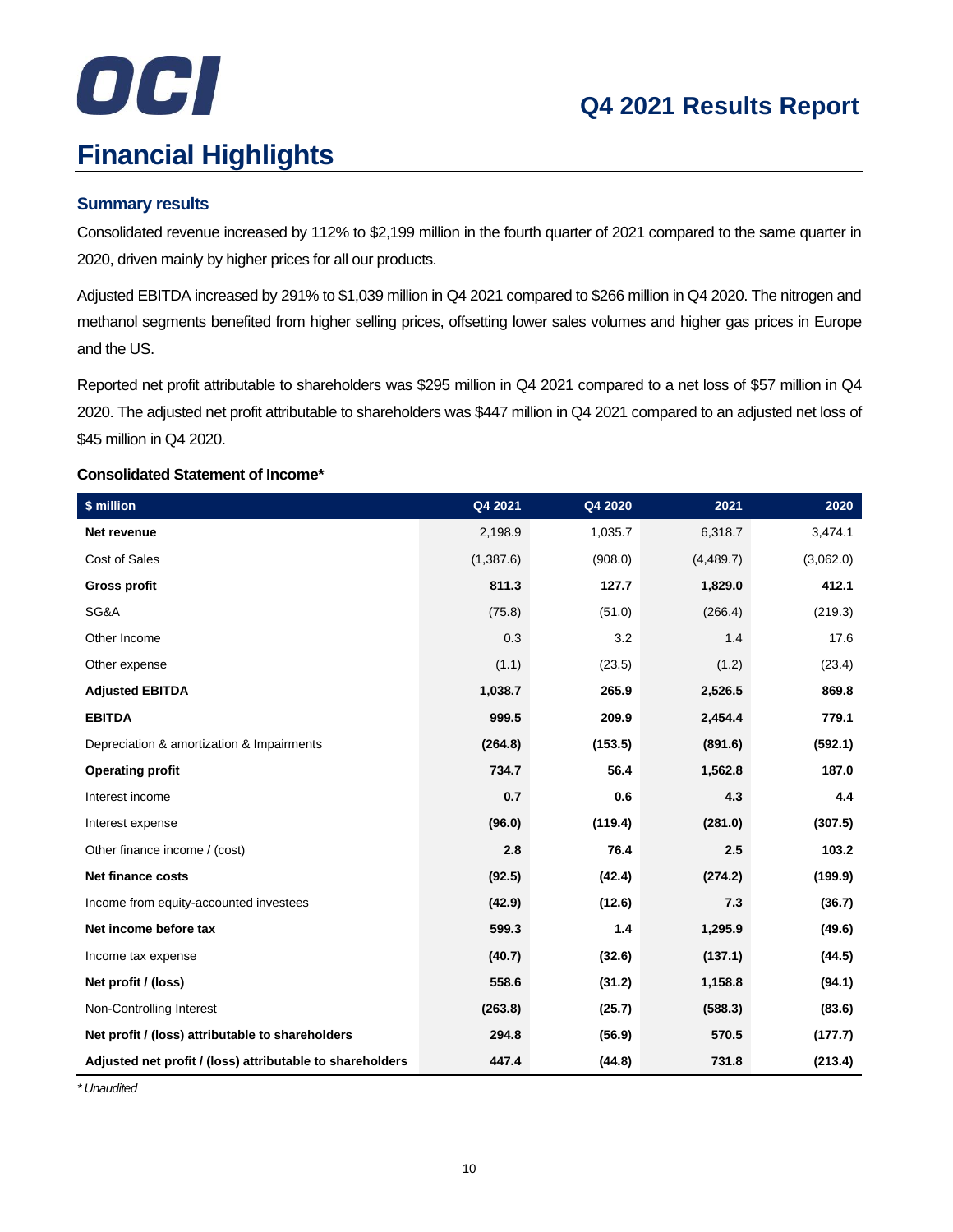

#### **Reconciliation to Alternative Performance Measures**

Adjusted EBITDA is an Alternative Performance Measure (APM) that intends to give a clear reflection of underlying performance of OCI's operations. The main APM adjustments in the fourth quarters of 2021 and 2020 relate to:

- Natgasoline is not consolidated and an adjustment of c.\$21 million was made for OCI's 50% share in the plant's EBITDA in Q4 2021. Natgasoline's contribution to adjusted EBITDA in Q4 2020 was \$29 million
- The unrealized results on natural gas hedge derivatives of \$21 million in Q4 2021 relate to hedging activities at OCI **Beaumont**
- The unrealised results on EUA derivatives of \$10 million in Q4 2021 relate to hedging activities of EUA credits at OCI Nitrogen and BioMCN in Europe
- Other including provisions of \$(12) million in Q4 2021 and \$25 million in Q4 2020 mainly relates to movement in various provisions

#### **Reconciliation of reported operating income to adjusted EBITDA**

| \$ million                             | Q4 '21  | Q4 '20 | 2021    | 2020   | <b>Adjustment in P&amp;L</b>      |
|----------------------------------------|---------|--------|---------|--------|-----------------------------------|
| Operating profit as reported           | 734.7   | 56.4   | 1,562.8 | 187.0  |                                   |
| Depreciation and amortization          | 264.8   | 153.5  | 891.6   | 592.2  |                                   |
| <b>EBITDA</b>                          | 999.5   | 209.9  | 2,454.4 | 779.2  |                                   |
| APM adjustments for:                   |         |        |         |        |                                   |
| Natgasoline                            | 20.5    | 28.9   | 94.5    | 65.9   | OCI's share of Natgasoline EBITDA |
| Unrealized Result Natural Gas Hedging  | 20.5    | 2.0    | (10.0)  | (8.6)  | <b>COGS</b>                       |
| Unrealized Result EUA Derivatives      | 10.4    |        | (1.7)   |        | COGS                              |
| Gain on Purchase Related to Fertiglobe |         |        |         | (13.3) | Other income                      |
| Hurricane Laura                        |         | 0.5    |         | 10.0   |                                   |
| Mandatory Inspection Costs OCIN        |         |        |         | 7.2    |                                   |
| Other including provisions             | (12.2)  | 24.6   | (10.7)  | 29.5   |                                   |
| <b>Total APM adjustments</b>           | 39.2    | 56.0   | 72.1    | 90.7   |                                   |
| <b>Adjusted EBITDA</b>                 | 1,038.7 | 265.9  | 2,526.5 | 869.8  |                                   |

#### **Adjusted net income attributable to shareholders**

At the net income level, the main APM adjustments in Q4 2021 relate to a full impairment of the PP&E of BioMCN (\$117 million), expenses related to refinancing and accelerated depreciation, partially offset by the recognition of a deferred tax asset related to previously unused tax losses at IFCo (\$101 million).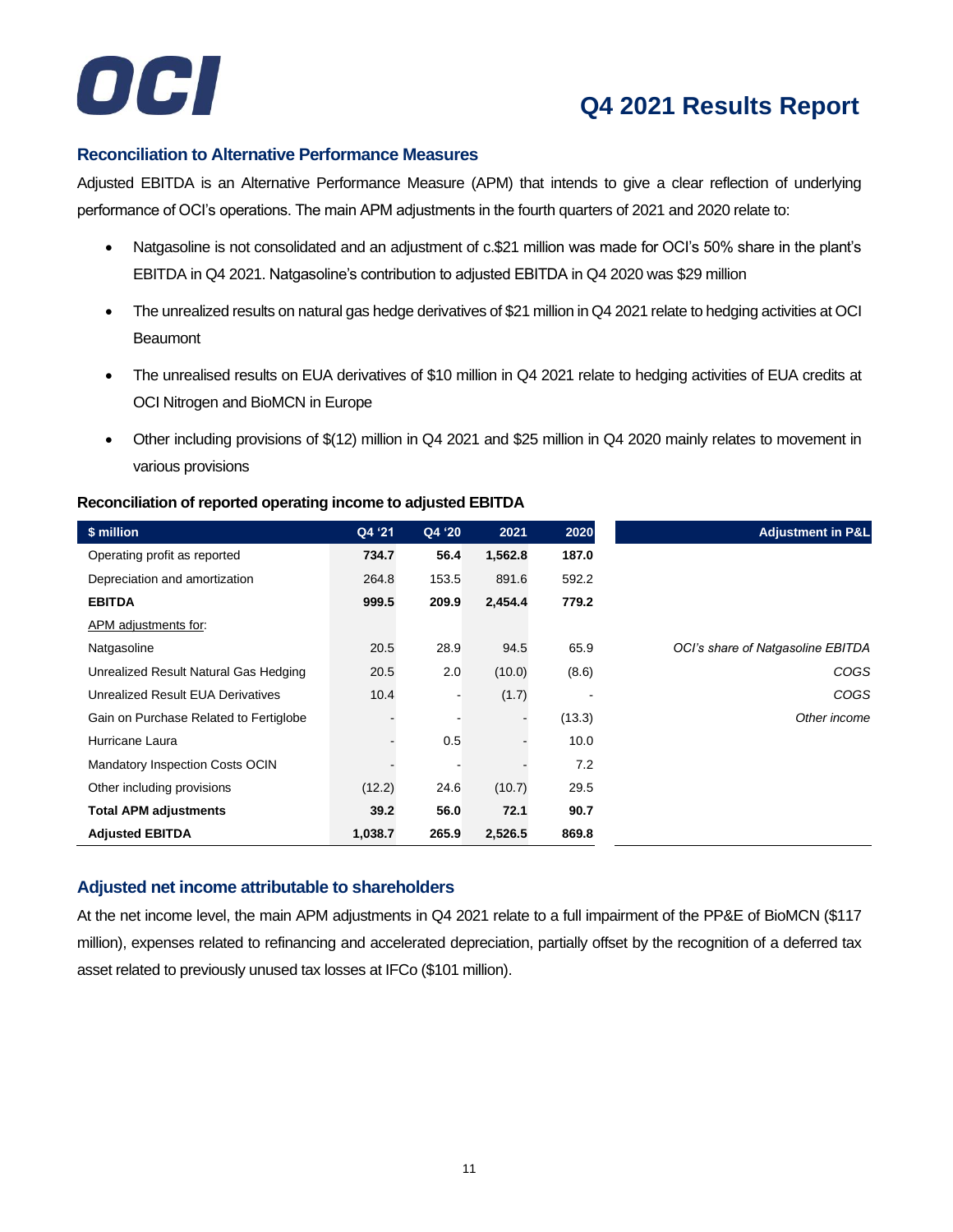

**Reconciliation of reported net income to adjusted net income**

| \$ million                                                                                  | Q4 '21  | Q4 '20                   | 2021    | 2020    | <b>Adjustment in P&amp;L</b>         |
|---------------------------------------------------------------------------------------------|---------|--------------------------|---------|---------|--------------------------------------|
| Reported net profit (loss) attributable to shareholders                                     | 294.8   | (56.9)                   | 570.5   | (177.7) |                                      |
| <b>Adjustments for:</b>                                                                     |         |                          |         |         |                                      |
| Adjustments at EBITDA level                                                                 | 39.2    | 56.0                     | 72.1    | 90.7    |                                      |
| Add back: Natgasoline EBITDA adjustment                                                     | (20.5)  | (28.9)                   | (94.5)  | (65.9)  |                                      |
| Result from associate (change in unrealized gas hedging<br>Natgasoline and insurance)       | 52.1    | 2.7                      | (12.2)  | (13.5)  | Finance expenses                     |
| Accelerated depreciation and impairment of PP&E                                             | 130.0   | $\overline{\phantom{a}}$ | 300.7   | 2.2     | Depreciation & impairment            |
| Recognition of previously unused tax losses IFCo                                            | (100.5) | $\blacksquare$           | (197.2) |         | Income tax                           |
| Expenses related to refinancing                                                             | 48.9    | 51.3                     | 61.7    | 51.3    |                                      |
| Forex (gain)/loss on USD exposure                                                           | (1.8)   | (71.9)                   | 1.4     | (108.5) | Finance income and expense           |
| Non-controlling interest adjustment / release interest<br>accrual / uncertain tax positions | 8.0     | 3.5                      | 34.1    | 8.7     | Uncertain tax positions / minorities |
| Tax effect of adjustments                                                                   | (2.8)   | (0.6)                    | (4.8)   | (0.7)   | Income tax                           |
| Total APM adjustments at net profit / (loss) level                                          | 152.6   | 12.1                     | 161.3   | (35.7)  |                                      |
| Adjusted net profit / (loss) attributable to<br>shareholders                                | 447.4   | (44.8)                   | 731.8   | (213.4) |                                      |

#### **Free Cash Flow and Net Debt**

Free cash flow before growth capex amounted to \$789 million during Q4 2021, compared to \$245 million during the same period last year, reflecting our operational performance for the quarter and net operating working capital inflows, as well as monetization of CO2 emission rights. This was offset by maintenance capital expenditures, semi-annual interest payments and dividends paid to non-controlling interests.

Other cash in and outflows:

- Total cash capital expenditures including growth were \$84 million in Q4 2021 compared to \$52 million in Q4 2020. For the full year 2021, total cash capital expenditures were \$248 million compared to \$263 million in 2020.
- On 27 October 2021 ADNOC and OCI successfully listed 13.8% of their partnership Fertiglobe on the Abu Dhabi Securities Exchange (ADX), generating gross proceeds to OCI of c.\$461 million (\$447 million net). Following the IPO, OCI continues to own a majority of Fertiglobe's share capital.
- In October 2021, Fertiglobe paid dividends of \$1,165 million to its two shareholders (OCI 58% and ADNOC 42% at that time), of which \$676 million to OCI and \$489 million to ADNOC.
	- o A special dividend of \$850 million (\$493 million to OCI and \$357 million to ADNOC)
	- o Dividend from the ordinary course of business of \$315 million (\$183 million to OCI, \$132 million to ADNOC)
- Following extensive refinancing activities, debt redemption costs amounted to \$49 million in Q4 2021
- The resulting net debt was \$2,221 million as of 31 December 2021 versus \$3,046 million as of 30 September 2021 or deleveraging of \$825 million during the quarter. The trailing net debt / adjusted EBITDA was 0.9x as of 31 December 2021 compared to 4.3x at the same time last year and 1.7x as of 30 September 2021.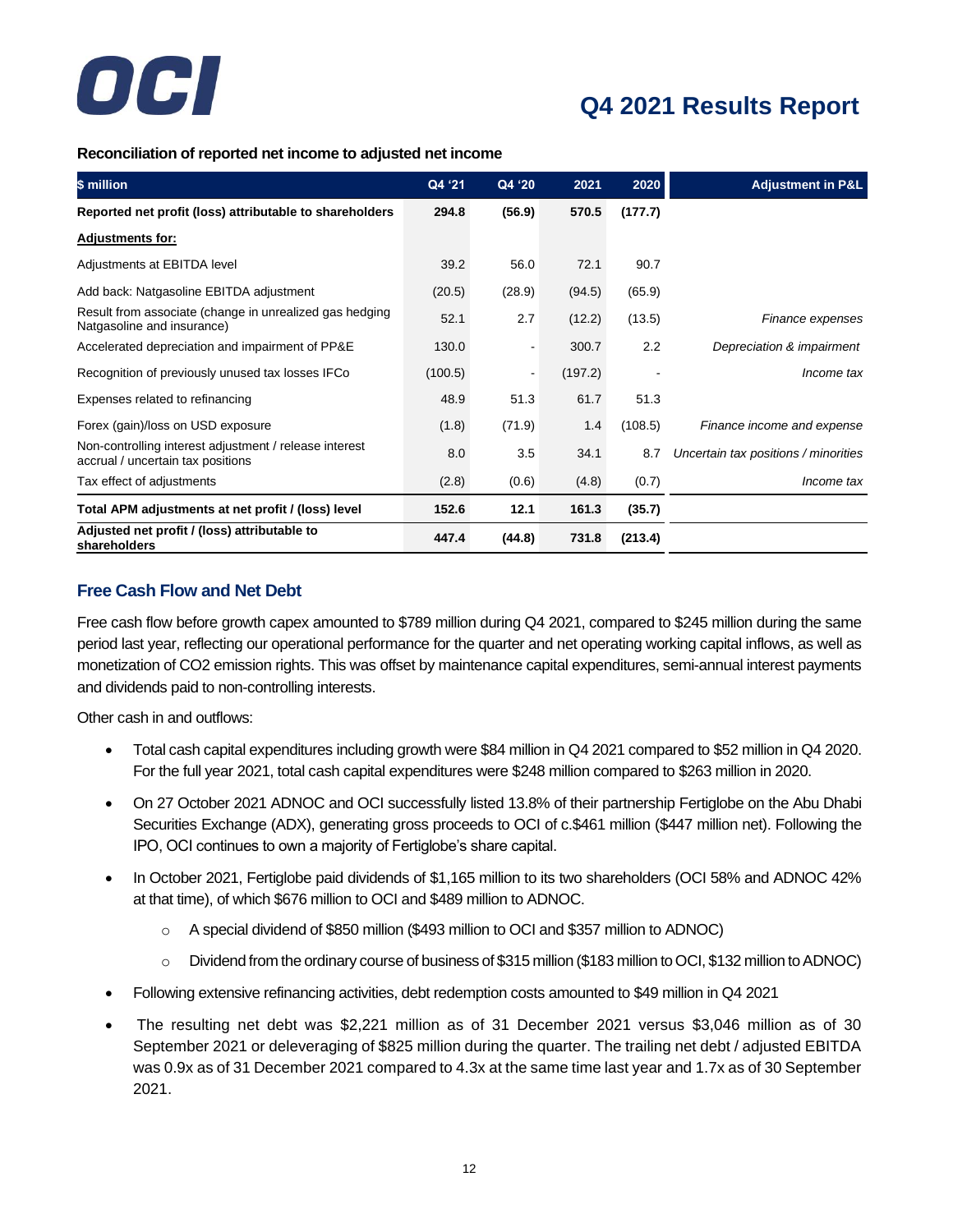

#### **Reconciliation of EBITDA to Free Cash Flow and Change in Net Debt**

| \$ million                                                          | Q4'21   | Q4'20   | 2021    | 2020    |
|---------------------------------------------------------------------|---------|---------|---------|---------|
| <b>EBITDA</b>                                                       | 999.5   | 209.9   | 2,454.4 | 779.1   |
| Working capital                                                     | 163.5   | 229.2   | 101.8   | 143.5   |
| Maintenance capital expenditure                                     | (75.4)  | (50.4)  | (225.4) | (239.4) |
| Lease payments                                                      | (13.0)  | (12.9)  | (47.3)  | (45.9)  |
| Tax paid                                                            | (64.8)  | (12.5)  | (131.2) | (25.4)  |
| Interest paid                                                       | (85.1)  | (105.9) | (204.9) | (279.1) |
| Dividends from equity accounted investees                           |         | 0.4     | 2.6     | 3.0     |
| Dividends paid to non-controlling interests (NCI)                   | (171.6) | (16.8)  | (442.7) | (43.2)  |
| Other                                                               | 35.6    | 4.0     | 86.6    | 12.1    |
| <b>Free Cash Flow</b>                                               | 788.7   | 245.0   | 1,593.9 | 304.7   |
| Reconciliation to change in net debt:                               |         |         |         |         |
| Growth capital expenditure                                          | (8.6)   | (1.1)   | (22.4)  | (23.2)  |
| Cash received for Fertiglobe closing settlement                     |         |         |         | 166.8   |
| Special dividend Fertiglobe paid to non-controlling interests (NCI) | (357.0) |         | (357.0) |         |
| IPO proceeds (net)                                                  | 447.0   |         | 447.0   |         |
| Other non-operating items                                           | 28.1    | 0.5     | (76.5)  | (4.4)   |
| Net effect of movement in exchange rates on net debt                | (19.6)  | (5.3)   | 3.1     | (41.7)  |
| Debt redemption cost                                                | (48.9)  | (51.3)  | (61.7)  | (51.3)  |
| Other non-cash items                                                | (4.2)   | (1.3)   | (16.5)  | (19.4)  |
| Net Cash Flow / Decrease (Increase) in Net Debt                     | 825.4   | 186.5   | 1509.9  | 331.5   |

#### *Capital structure*

We continue to benefit from our recent refinancing activities with a reduction in recurring interest expense (excluding debt restructuring costs) to \$183 million in 2021 from \$248 million in 2020.

During 2021, OCI repaid c.\$1.8 billion of bonds outstanding, and reduced net debt by c.\$1.5 billion to c.\$2.2 billion. These transactions have lowered the Group's weighted average cost of debt to c.3.2% at the end of 2021 from 4.3% at the end of 2020 and have reduced recurring cash interest by more than \$60 million per year from 2022 onwards (before any further capital structure optimizations), thus enhancing ongoing FCF conversion.

- A bridge loan of \$1.1 billion, obtained by Fertiglobe during Q3 2021, was drawn in October 2021 and the proceeds were used to repay the previous EFC and Fertiglobe outstanding loans and to partially fund a special dividend to OCI and ADNOC. At the same time a \$300 million 5-year revolving credit facility was signed by Fertiglobe to enhance backstop liquidity access, replacing the previous \$75 million facility.
- On 1 November 2021, OCI redeemed \$540 million 5.25% Senior Secured Notes and on 8 November 2021 €400 million 3.125% Senior Secured Notes.
- In December, OCI redeemed a further c.\$460 million N.V.'s Senior Secured Notes and IFCo bonds.